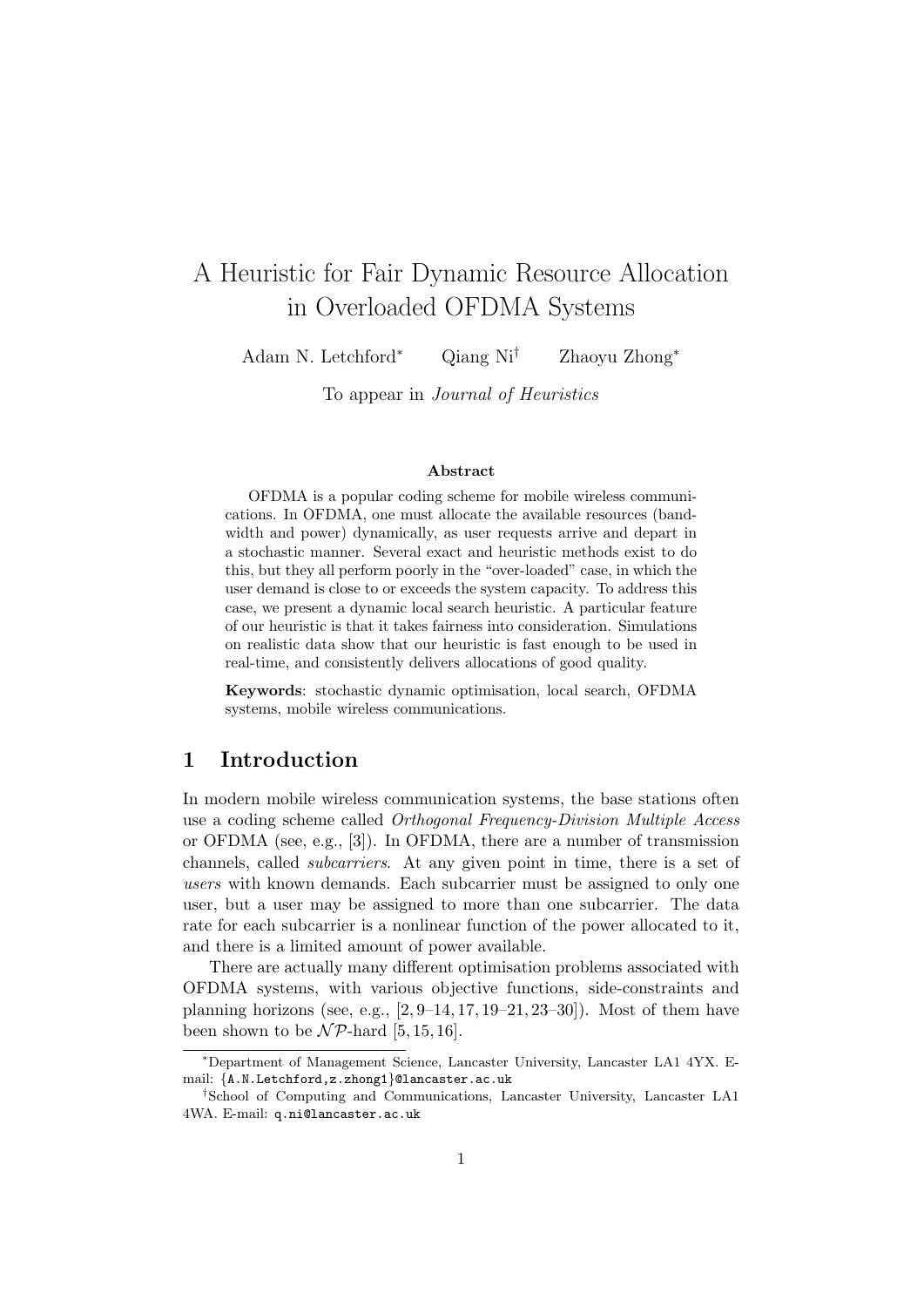In our earlier paper [12], we considered a relatively simple problem, in which the set of users is treated as fixed. The problem is to allocate the power to the subcarriers, and the subcarriers to the users, in order to maximise the overall data rate, subject to satisfying the demand of each user. We called this the joint subcarrier and power allocation problem with rate constraints (SPARC), and presented an exact algorithm for it.

Now, let  $M$  be the maximum data rate achieveable by the system (in megabits per second,  $Mb/s)$ , and let D be the total demand (again in  $Mb/s)$ . When  $D/M \leq 0.93$ , the algorithm in [12] is very fast, taking only a fraction of a second. On the other hand, when  $D/M > 0.93$ , the algorithm becomes unacceptably slow, sometimes taking minutes to find a feasible solution (or prove infeasibility).

In this paper, we address the high-demand case. More precisely, let  $D(t)$  denote the demand at time t. We are concerned with the situation in which  $D(t)/M$  regularly exceeds 0.93. In this case, we say that the system is overloaded. It turns out that a very different approach is needed for the overloaded case. This is for several reasons:

- 1. At certain points in time, the system may not have the capacity to satisfy all of the users.
- 2. Thus, we may need to be content with only partially satisfying the users at certain times.
- 3. This in turn means that we must ensure that users are treated in a manner that is perceived to be *fair*.
- 4. Since an exact approach is likely to be too slow, we must use a heuristic approach.
- 5. To be of practical use, the heuristic must be able to re-optimise quickly, as users arrive and depart. (Equivalently, it must be suitable for a stochastic dynamic optimisation problem rather than a static one.)

To address these considerations, we devise a heuristic, based on the solution of a single small convex program, followed by the periodic application of local search. The neighbourhoods are specially designed so that we can search them within a fraction of a second. Extensive simulations on realistic data indicate that the heuristic is fast enough to be used in real-time, and consistently delivers allocations of very good quality (according to various quality measures).

We remark that our heuristic is most appropriate for so-called *non-delay*constrained traffic (such as emails and file requests), for which occasional delays are acceptable. For delay-constrained traffic (such as phone calls and live video), our heuristic may be less useful. (See Tao et al. [25] for more on these two kinds of traffic.)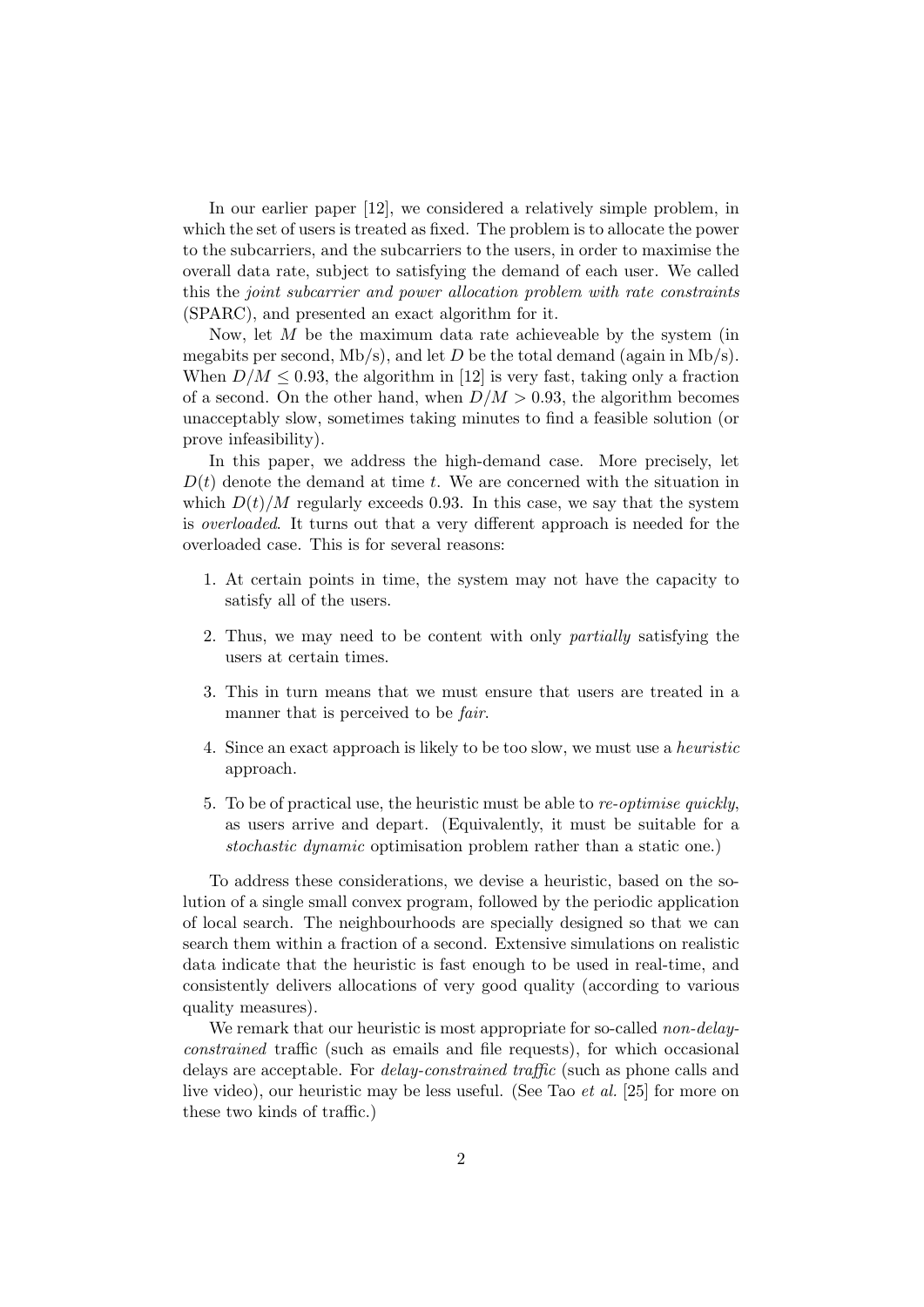The paper is structured as follows. Section 2 contains a brief literature review. Section 3 describes the new problem in detail, and Section 4 describes the heuristic itself. The computational results are given in Section 5 and some final remarks are made in Section 6.

Throughout the paper, we let  $I$  denote the set of subcarriers. Each subcarrier  $i \in I$  has a known bandwidth  $B_i$  (measured in MHz) and a known noise power  $N_i$  (in watts). The set of users at time t is denoted by  $J(t)$ . The demand of user  $j \in J(t)$ , in Mb/s, is denoted by  $d_i$ . The total demand at time t is denoted by  $D(t)$ . That is,  $D(t) = \sum_{j \in J(t)} d_j$ . When we are considering only a single time period, we drop the index  $t$  and just write  $J$ and  $D$ , respectively. The amount of power available, in watts, is denoted by P. We assume that the demand process is stationary, so that the expected value of  $D(t)$  is constant over time. Borrowing from queueing theory parlance, we call the expected value of  $D(t)/M$  the *traffic intensity* and denote it by  $\rho$ .

### 2 Literature Review

As mentioned in the introduction, there is by now an extensive literature on optimisation in OFDMA systems. For the sake of brevity, we review here only a few works of direct relevance.

Consider a single subcarrier  $i \in I$ . The classical *Shannon-Hartley theo*rem [22] states that, if we allocate p watts of power to subcarrier i, then the maximum possible data rata achievable via subcarrier  $i$ , in bits per second, is

$$
f_i(p) = B_i \log_2 \left( 1 + \frac{p}{N_i} \right).
$$

We remark that this function is concave (over the domain  $\mathbb{R}_+$ ).

Now consider the case of multiple subcarriers, and recall that M denotes the maximum data rate achievable by the system. One can compute M quickly by solving the following NLP:

$$
\max\left\{\sum_{i\in I} f_i(p_{ij}) : \sum_{i\in I} p_i \le P, \ p \in \mathbb{R}_+^{|I|}\right\}.
$$
 (1)

This NLP can be solved quickly using a method called *water filling* (see, e.g.,  $[1, 3, 4]$ .

Now we recall the formulation of the SPARC presented in [12]. This formulation considers only a single time period. For each  $i \in I$  and  $j \in J$ , let  $x_{ij}$  be a binary variable, taking the value 1 if and only if subcarrier i is assigned to user j, and let  $p_{ij}$  be a continuous variable, taking the value zero if  $x_{ij} = 0$ , but otherwise representing the amount of power supplied to subcarrier i. The SPARC is then formulated as the following mixed 0-1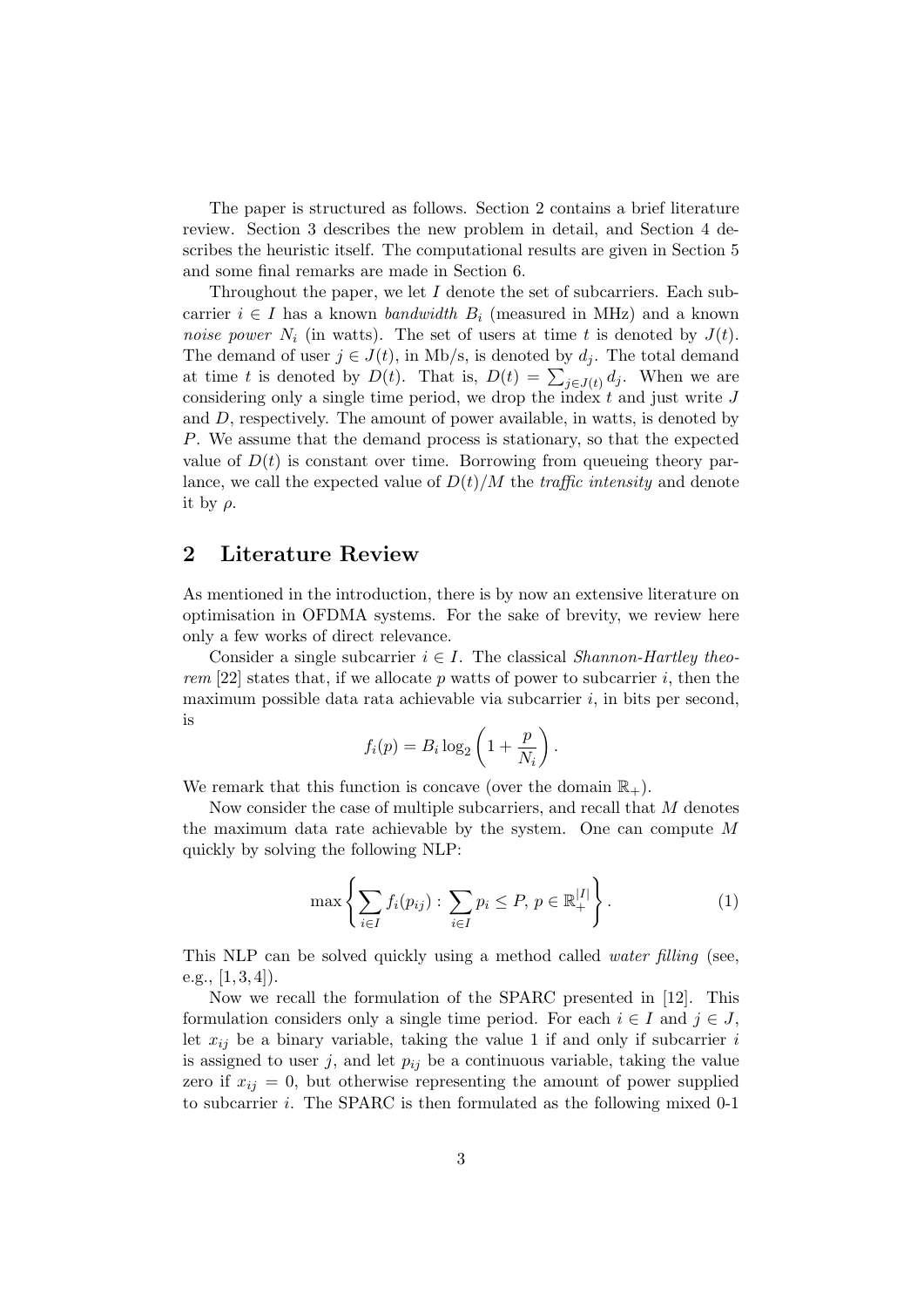convex program:

$$
\max \sum_{i \in I} \sum_{j \in J} f_i(p_{ij})
$$
\n
$$
\text{s.t.} \quad \sum_{i \in I} \sum_{j \in J} p_{ij} \le P \tag{2}
$$

$$
\sum_{i \in I} f_i(p_{ij}) \ge d_j \quad (j \in J)
$$
\n(3)

$$
\sum_{j \in J} x_{ij} \le 1 \qquad (i \in I) \tag{4}
$$

$$
p_{ij} \le Px_{ij} \qquad (i \in I, j \in J) \tag{5}
$$

$$
p_{ij} \in \mathbb{R} \qquad (i \in I, j \in J)
$$

$$
r_{ij} \in \mathbb{R}^+
$$
\n
$$
(i \in I, j \in J).
$$
\n
$$
x_{ij} \in \{0, 1\}
$$
\n
$$
(i \in I, j \in J).
$$

The constraint (2) imposes the limit on the total available power. The constraints (3) ensure quality of service  $(Q_0S)$ . The constraints (4) ensure that each subcarrier is allocated to at most one user. The constraints (5), which are the variable upper bounds, ensure that  $x_{ij}$  takes the value 1 if  $p_{ij} > 0$ . The remaining constraints are self-explanatory.

As mentioned in the introduction, the algorithm in [12] works well when  $D/M \leq 0.93$ , but is slow otherwise. Moreover, when  $0.93 \leq D/M \leq 1$ , there is a chance that the SPARC is infeasible. We conclude that the approach in [12] is suitable only when (a) the user demands are more-or-less static, and/or (b)  $D(t)/M$  rarely exceeds 0.93.

Finally, we mention that there is a stream of literature on *fairness* in multi-user communications systems (see, e.g.,  $[2, 6-8, 17-19, 23, 24, 26]$ ). As mentioned above, fairness will be relevant to us because, when the traffic intensity is high, we may not be able to satisfy the demands of all users.

# 3 A Stochastic Dynamic Version of the SPARC

It turns out that some thought is needed before one can formally define a stochastic dynamic version of the SPARC. In particular, one must consider (i) what constitutes an instance of the problem, and (ii) which function is to be optimised. These issues are covered in the following two subsections.

### 3.1 Instance data

As in the standard SPARC, we assume that the set of subcarriers  $I$  is fixed, and that we are given the bandwidths  $B_i$ , noise powers  $N_i$ , and power limit P. (In real-life systems, the  $N_i$  may fluctuate a little over time. Our approach can be extended to cover that case, but we do not give details, for brevity.) As for the users, we make the following assumptions:

- User arrivals are Markovian with known average rate  $\lambda$  (per second).
- The durations of the user requests are i.i.d., with known probability distribution and known mean  $\bar{t}$  (in seconds).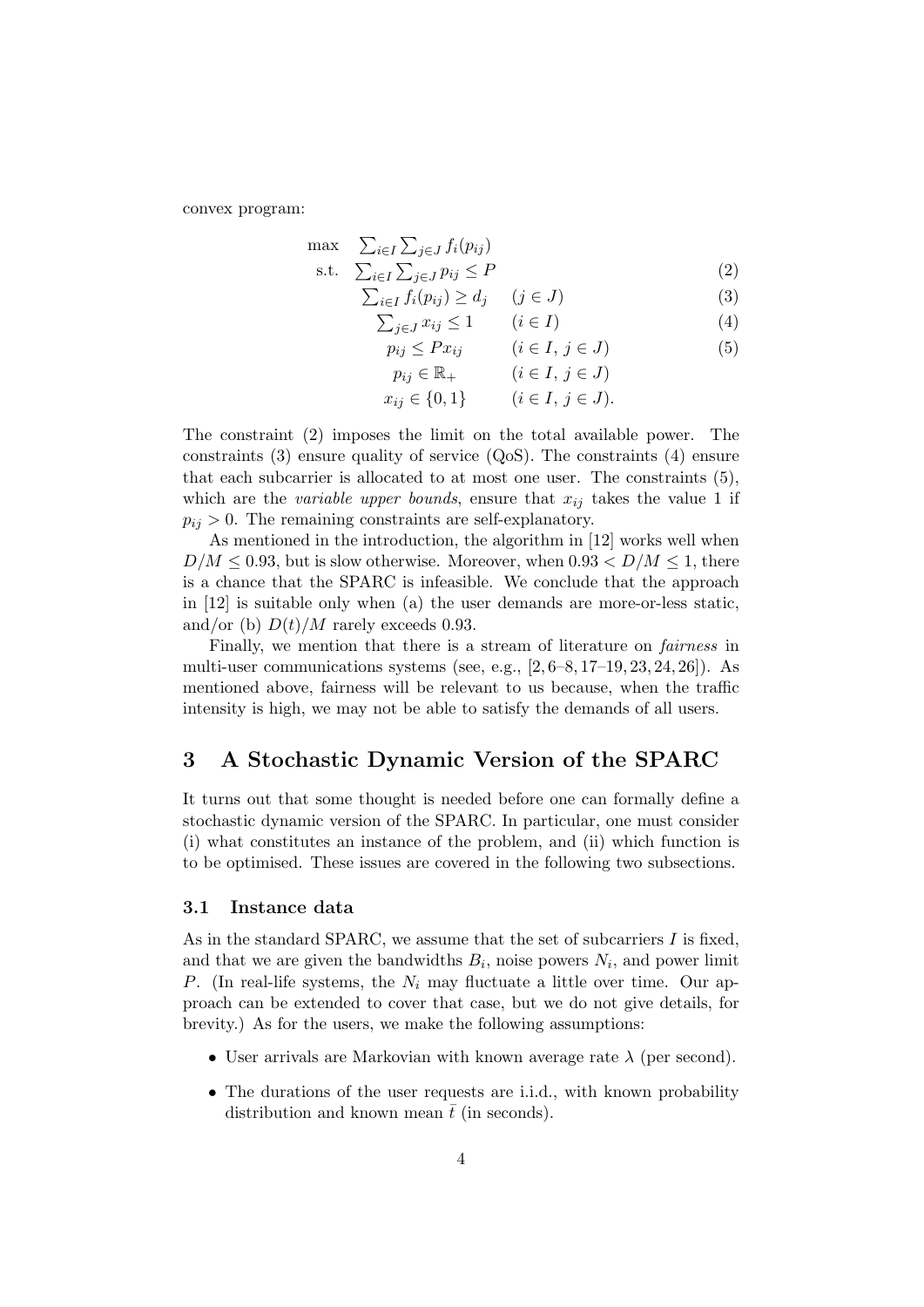• The user demands follow a known probability distribution with known mean  $\bar{d}$  (in Mb/s).

One can check that, at steady-state, the expected number of users is  $\lambda \bar{t}$ and the expected total user demand is  $\bar{D} = \lambda \bar{t} d$ . For the traffic intensity, we have  $\rho = \bar{D}/M$ . In our preliminary experiments, we found that  $\rho$  is a reasonably reliable measure of the difficulty of an instance. (Other obvious potential drivers of difficulty are the variances of the user durations and user demands, but we did not find these to be so important in our simulations.)

#### 3.2 Objective function

Some thought also needs to be paid to the objective function. In particular, one must address the issue of fairness mentioned in the introduction.

Now, let us temporarily consider the static case, in which all user demands are known. Let  $p \in \mathbb{R}^{|I| \times |J|}$  be a fixed power allocation. For each user  $j \in J$ , we define the user rate  $r_j = \sum_{i \in I} f_i(p_{ij})$  and the satisfaction  $s_i = r_i/d_i$ . Then, the demand of a user is met if and only if the satisfaction is at least one. A natural objective is then to maximise the mean of the  $s_i$ .

Unfortunately, the use of this "max-mean" objective can lead to very unfair solutions when the user demands have a wide range.

**Example:** Suppose that  $|J| = 2$ , and that the demands are 10 and 1. Suppose that  $|I| = 3$ , and the subcarriers have data rates of 8, 2 and 1, respectively. If we assign subcarriers 1 and 2 to user 1 and subcarrier 3 to user 3, the mean satisfaction will be 1. But if we assign only subcarrier 1 to user 1 and subcarriers 2 and 3 to user 3, the mean satisfaction will be 1.9. So the second vector is preferable according to the "max-mean" criterion, even though the first allocation completely satisfies both users.  $\hfill \square$ 

To avoid such unfair solutions, one could attempt to maximise the minimum satisfaction instead. Unfortunately, 'max-min' optimisation problems are notoriously difficult to solve, by either exact or heuristic methods, because the objective function is 'flat' (i.e., small changes in  $p$  may lead to no change in the value of the objective).

After some experimentation, we discovered the following alternative objective function:

Definition 1 The "weighted harmonic mean satisfaction" (WHMS) is:

$$
\frac{D}{\sum_{j\in J}d_js_j^{-1}} = \frac{D}{\sum_{j\in J}d_j^2/r_j}.
$$

In our experience, maximising the WHMS tends to lead to solutions that perform very well according to the max-min criterion. Indeed, in the above example, the first solution has a WHMS of  $11/(10+1) = 1$ , whereas the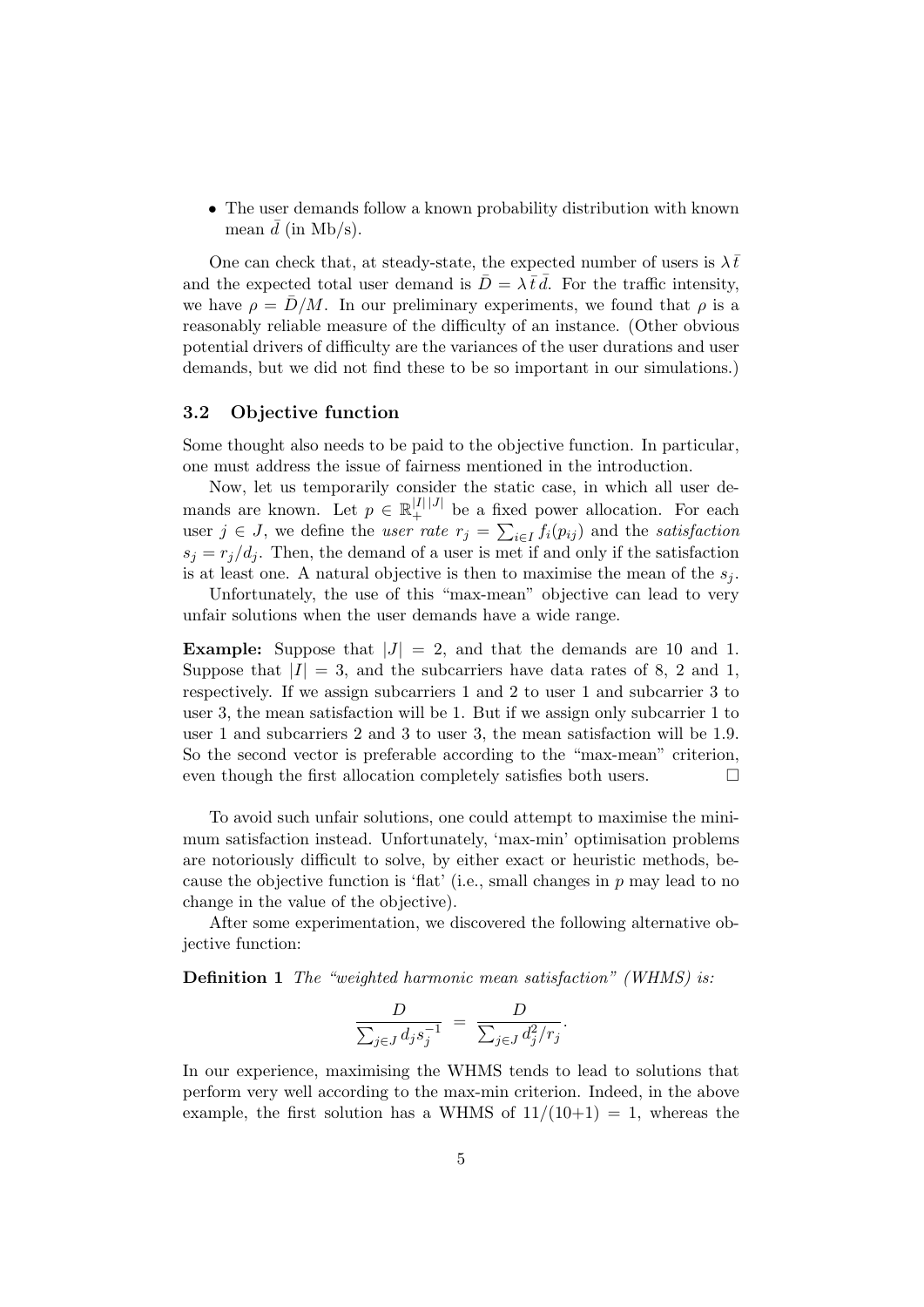second (unfair) solution has a WHSM of  $11/(\frac{100}{8} + \frac{1}{3})$  $(\frac{1}{3}) = 6/7$ . The following proposition gives a partial explanation for this phenomenon.

**Proposition 1** Let  $d \in \mathbb{R}^{|J|}_+$  be a demand vector and let R be a positive constant. Consider the following two continuous optimisation problems: the "max-min" problem

$$
\max \left\{ \min_{j \in J} \{ r_j / d_j \} : \sum_{j \in J} r_j = R, r_j > 0 \, (j \in J) \right\}
$$

and the "max WHMS" problem

$$
\max \left\{ \frac{D}{\sum_{j \in J} d_j^2 / r_j} : \sum_{j \in J} r_j = R, r_j > 0 \, (j \in J) \right\}.
$$

These two problems have the same optimal solutions.

**Proof.** The solution to the max-min problem is to set  $r_i$  to  $d_iR/D$  for all j. This gives each user a satisfaction of  $R/D$ . Now, since D is fixed, the max WHMS problem is equivalent to

$$
\min \left\{ \sum_{j \in J} d_j^2 / r_j : \sum_{j \in J} r_j = R, r_j > 0 \, (j \in J) \right\}.
$$

We solve this last problem using the method of Lagrange multipliers. We give the constraint  $\sum_{j\in J} r_j = R$  a Lagrange multiplier  $\lambda$  and consider the Lagrangian

$$
L(r,\lambda) = \sum_{j \in J} d_j^2 / r_j + \lambda \left( \sum_{j \in J} r_j - R \right).
$$

We now have

$$
\partial L(r,\lambda)/\partial r_j = \lambda - d_j^2/r_j^2 \qquad (j \in J).
$$

Setting these partial derivatives to zero, we obtain  $d_j^2/r_j^2 = \lambda$  for all j, or, equivalently,  $r_j = \sqrt{\lambda/d_j}$  for all j. Thus, the optimal r values are proportional to  $1/d_j$ . In other words,  $r_j$  is set to  $d_jR/D$  for all j, just as in the max-min solution.

Now let us return to the stochastic dynamic case. In light of the above, one might wish to compute a policy that maximises the expected WHMS, where the expectation is taken over an infinite number of time periods. Unfortunately, this looks like an extremely difficult task, especially in the overloaded case. So, as mentioned in the introduction, we content ourselves with a heuristic approach that updates the resource allocation in each time period.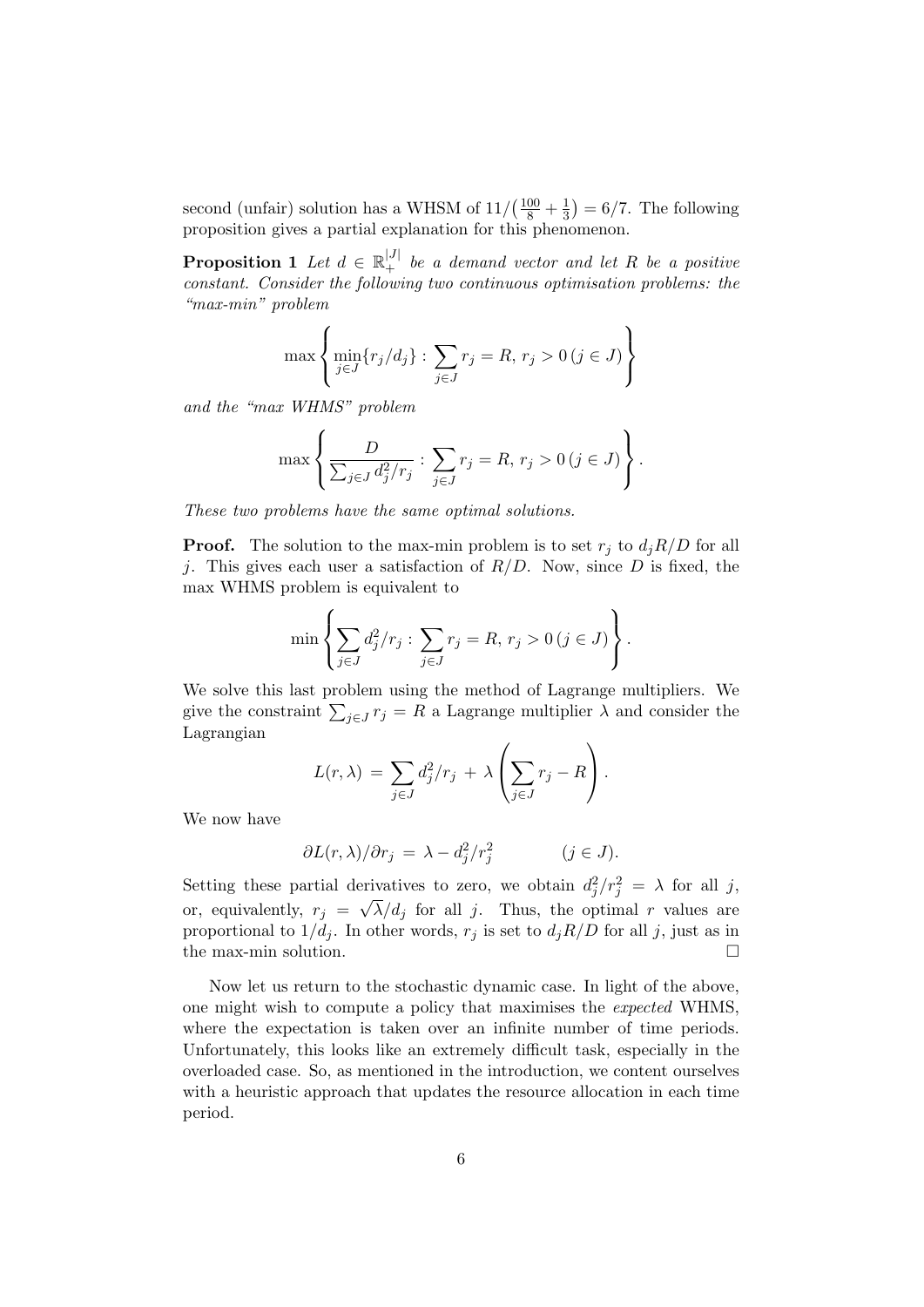# 4 The Heuristic

In this section, we present a heuristic for maximising the expected WHMS when the system is overloaded.

### 4.1 Initial solution

Before one can apply local search, one needs an initial solution to start from. To construct an initial solution, we use the greedy heuristic described in Algorithm 1. During the course of the algorithm,  $r_j$  is the current data rate given to user j. The choice of the factor of  $\sqrt{d_j}$  is designed to make it more likely that channels with high data rate will be allocated to users with high demand, yet still ensure that at least some of the demand of each user is satisfied.

| <b>Algorithm 1:</b> Greedy Constructive Heuristic                                 |
|-----------------------------------------------------------------------------------|
| <b>Input:</b> bandwidths $B_i$ , noise powers $N_i$ , initial demands $d_i$ .     |
| Solve the NLP (1) and let $p^*$ be the optimal solution;                          |
| Sort the channels in non-increasing order of $f_i(p_i^*)$ and let L be the        |
| sorted list;                                                                      |
| for each user $j \in J$ do                                                        |
| Set $r_i := 0$ ;                                                                  |
| end                                                                               |
| <b>for</b> each channel i in the list $L$ do                                      |
| Assign channel <i>i</i> to the user with the smallest value of $r_j/\sqrt{d_j}$ ; |
| (In case of ties, assign it to the user with highest $d_j$ );                     |
| Increase $r_i$ by $f_i(p_i^*)$ ;                                                  |
| end                                                                               |
| <b>Output:</b> Initial allocation of channels to users.                           |

### 4.2 Local search

To improve the initial solution, we use a straighforward local search heuristic. This heuristic consists of two main phases, as described in Algorithms 2 and 3.

In the first phase, we take each subcarrier and check if it should be assign it to another user. This phase can be implemented to run in only  $O(|I| |J|)$ time. Indeed, maximising the WHMS is equivalent to minimising

$$
\sum_{j\in J}\frac{d_j^2}{\sum_{i\in I}f_i(p_{ij})}.\tag{6}
$$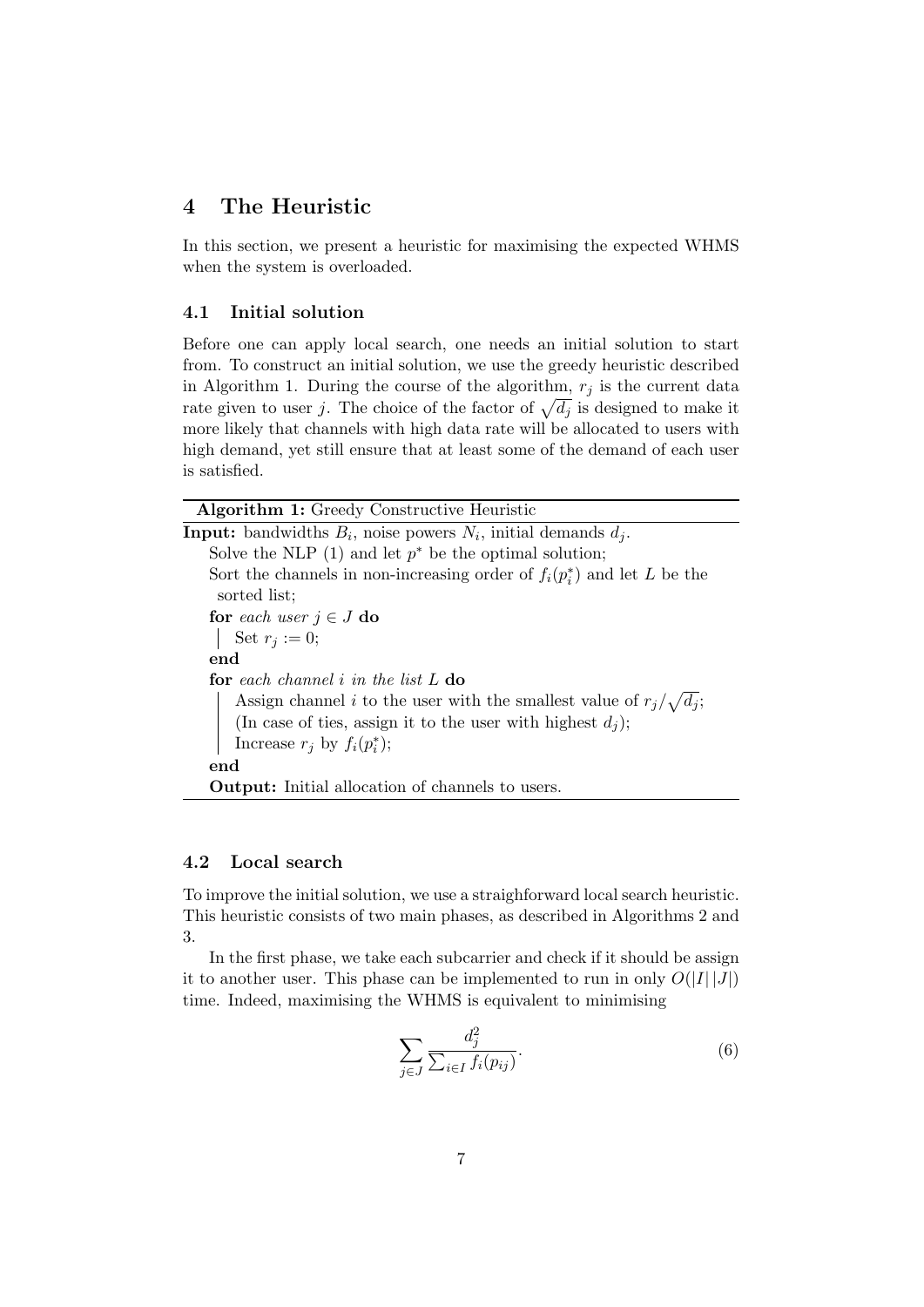Algorithm 2: First Improvement Phase

**Input:** bandwidths  $B_i$ , noise powers  $N_i$ , demands  $d_j$ , fixed power allocation vector  $p^*$ , current subcarrier allocation, current data rates  $r_i$ . for each subcarrier  $i \in I$  do Let  $k$  be the user to which subcarrier  $i$  is currently allocated; for each user  $j \in J \setminus \{k\}$  do if the WHMS can be improved by re-allocating  $i$  to  $j$  then Re-allocate subcarrier  $i$  to user  $j$ ; Update  $r_k$  and  $r_j$ ; end end end Output: Improved subcarrier allocation.

|  |  |  | Algorithm 3: Second Improvement Phase |  |
|--|--|--|---------------------------------------|--|
|--|--|--|---------------------------------------|--|

**Input:** bandwidths  $B_i$ , noise powers  $N_i$ , demands  $d_j$ , fixed power allocation vector  $p^*$ , current subcarrier allocation, current data rates  $r_j$ . for each pair of subcarriers  $\{i, i'\} \subset I$  do Let  $k, k'$  be the users to which the subcarriers are currently allocated; if  $k \neq k'$  and the WHMS can be improved by swapping the allocation of subcarriers  $i$  and  $i'$  then Swap the allocation of subcarriers i and  $i'$ ; Update  $r_k$  and  $r_{k'}$ ; end end Output: Improved subcarrier allocation.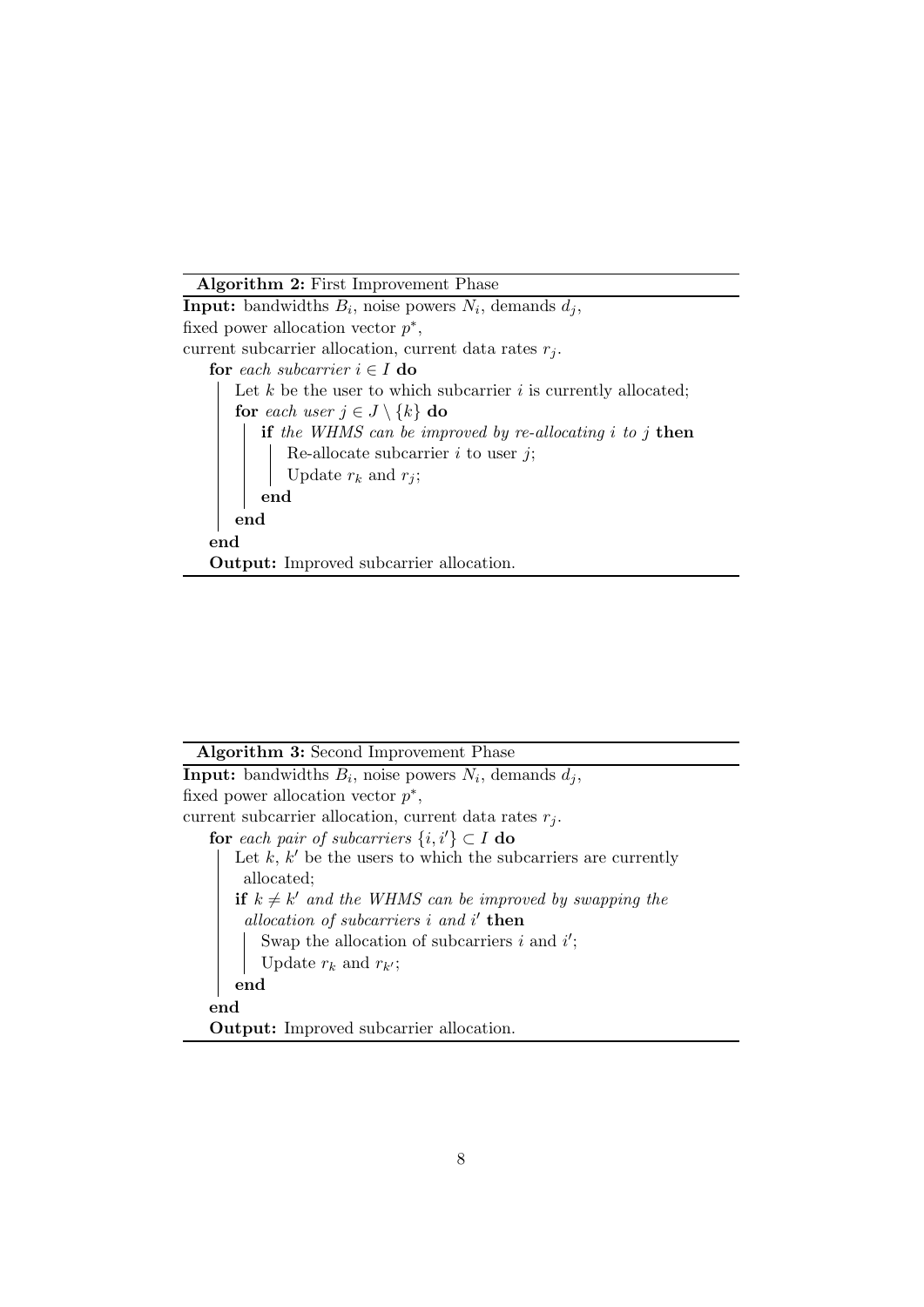If we take channel i and assign it to user j instead of user  $k$ , the function (6) will increase by

$$
\frac{d_k^2}{r_k - p_i^*} - \frac{d_k^2}{r_k} + \frac{d_j^2}{r_j + p_i^*} - \frac{d_j^2}{r_j}.
$$

If this is negative, then we can accept the proposed move. We can check this in constant time for a given  $i$  and  $j$ .

In the second phase, we take pairs of subcarriers and swap the users. This phase can be implemented to run in  $O(|I|^2)$  time. Indeed, if subcarriers i and i' are assigned to users k and  $k'$ , respectively, and we swap the allocation, the function (6) will increase by

$$
\frac{d_k^2}{r_k+p_{i'}^*-p_i^*}-\frac{d_k^2}{r_k}-\frac{d_{k'}^2}{r_{k'}+p_i^*-p_{i'}^*}+\frac{d_{k'}^2}{r_{k'}}.
$$

#### 4.3 Extension to the dynamic case

To adapt our heuristic to the dynamic case, we basically run the local search heuristic periodically. Details are given in Algorithm 4. The key idea is that, if the set of users has changed, we restore feasibility and re-optimise as quickly as possible. In particular, we do not call Algorithms 2 and 3 more than once in any given time period. Then, with appropriate data structures, the time taken by the algorithm in each time period is only  $O(|I|^2)$ . This limit on the running time is necessary, since, in the real system, one needs to decide how to re-allocate the subcarriers in a fraction of a second.

## 5 Experiments

In this section, we report on some computational experiments that we conducted. The heuristic described in the previous section was coded in Julia v0.5 and run on an intel Core i7 3.1 GHz CPU, with 16GB of RAM, under Ubuntu 16.04.1 LTS. The program calls on MOSEK 7.1 (with default settings) to solve the initial NLP.

### 5.1 Test Instances

We took particular care to make our test instances as realistic as possible, based on the IEEE 802.16 standard. With regard to subcarriers, we set  $|I| \in \{72, 180, 300\}$ . The noise powers  $N_i$  are random numbers distributed uniformly in the open interval  $(0, 10^{-10})$ , and the bandwidths  $B_i$  are all set to 2.5MHz. As for users, we assume that (a) the inter-arrival times follow a negative exponential distribution, (b) the service times (in seconds) are uniformly distributed in [1, 4], and (c) the demands  $d_i$  are obtained by sampling random numbers from a unit lognormal distribution, and multiplying by a positive constant c. Finally, the power limit P is set to  $|I|/2$ , in watts.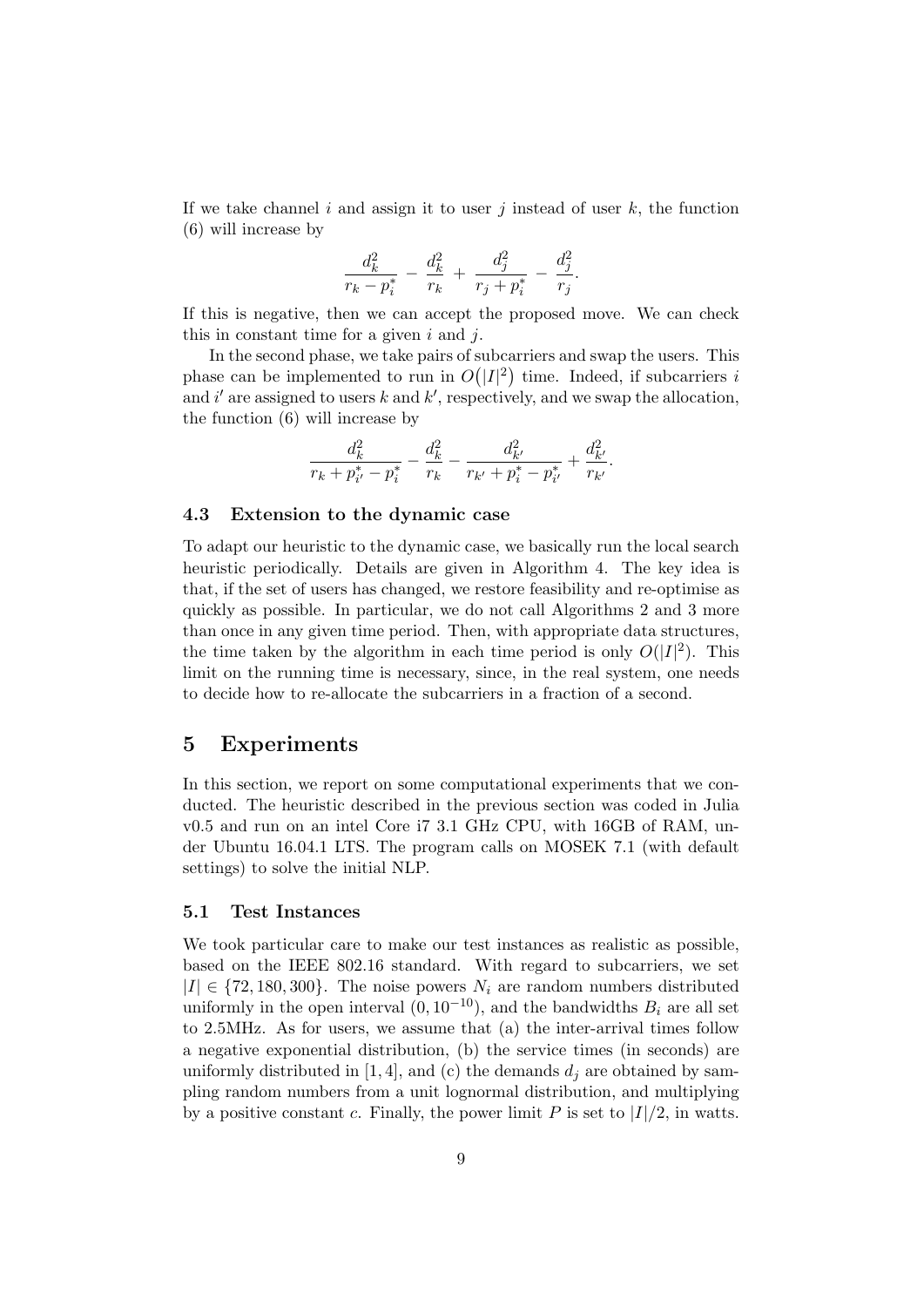Algorithm 4: Dynamic Local Search Heuristic

**Input:** bandwidths  $B_i$ , noise powers  $N_i$ , initial set of users  $J(0)$ , initial demands  $d_i$ , number of time periods T. Construct an initial solution using Algorithms 1, 2 and 3; for  $t = 1, \ldots, T$  do Let  $J(t)$  be the current set of users; Let  $J^- = J(t-1) \setminus J(t);$ if  $J^- \neq \emptyset$  then for  $j \in J^-$  do for each subcarrier that was allocated to user  $j$  do Re-allocate the subcarrier to an arbitrary user in  $J(t)$ ; end end end Let  $J^0$  be the set of users in  $J(t)$  that currently have no subcarriers allocated to them; if  $J^0\neq\emptyset$  then Let  $J^+$  contain all users in  $J(t)$  that currently have two or more subcarriers assigned to them; for  $j\in J^0$  do Let  $j^+$  be the user in  $J^+$  with the highest satisfaction; Let i be a subcarrier that was allocated to user  $j^+$ ; Re-allocate subcarrier  $i$  to user  $j$ ; if user  $j^+$  now has only one subcarrier then Remove  $j^+$  from  $J^+$ ; end end end Re-optimise by calling Algorithms 2 and 3; end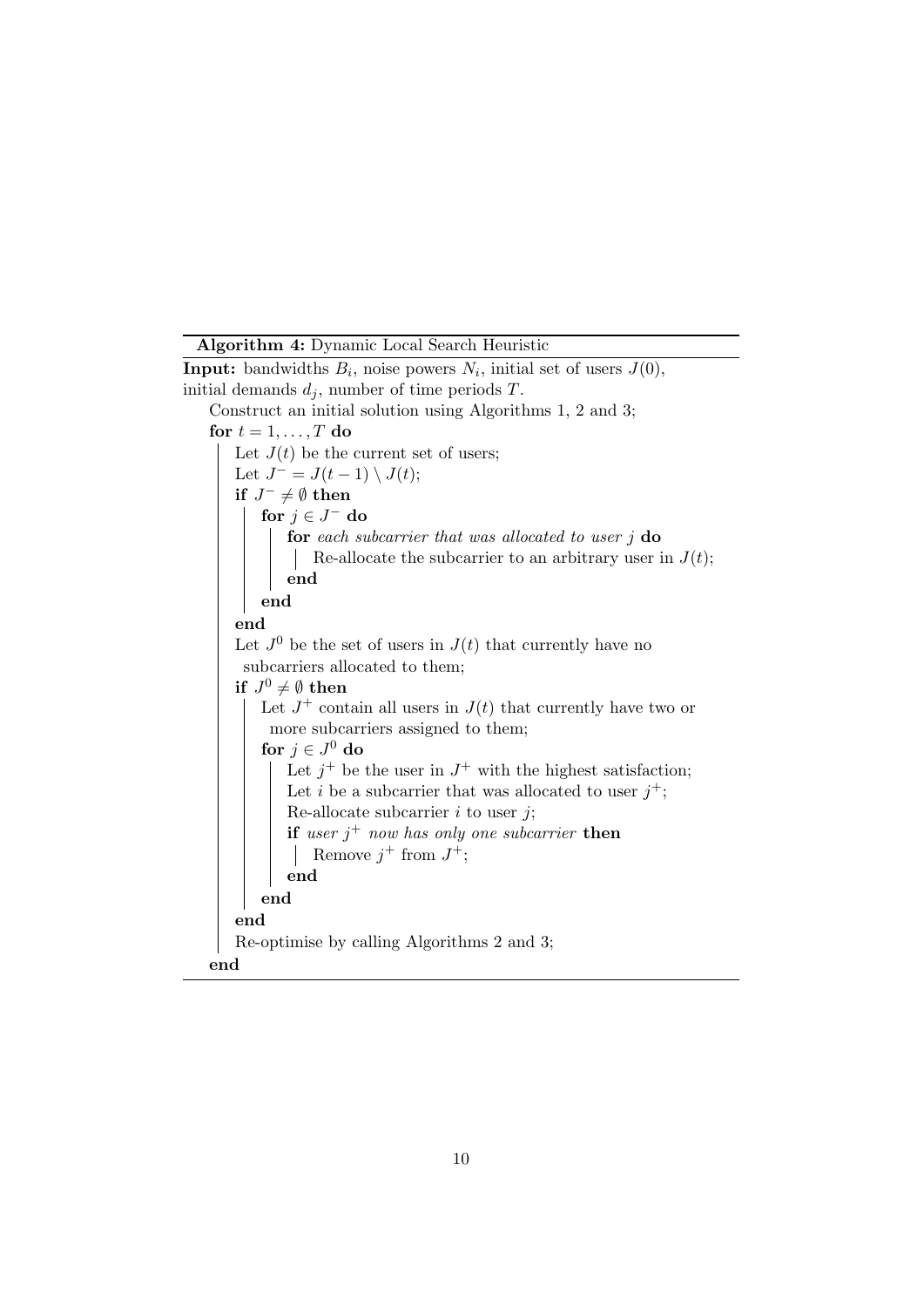Note that, if the mean arrival rate (in users per second) is  $\lambda$ , then the expected number of users in the system at any given point in time is  $2.5\lambda$ . Thus, we could control the expected number of users by varying  $\lambda$ . For  $|I| = 72$ , we considered three scenarios, in which the expected number of users is 4, 6 or 8. For  $|I| = 180$ , we set the expected number of users to 10, 15 and 20. For  $|I| = 300$ , we set it 20, 30 and 40. This leads to nine scenarios in total (see the two left-most columns in Table 1).

In a similar manner, by careful selection of the scaling constant  $c$ , we could implicitly control the traffic intensity  $\rho$ . We considered four different values for c, corresponding to setting  $\rho \in \{0.90, 0.95, 1.00, 1.05\}$ . This means a total of 36 simulations. Each simulation was run for 1100 time periods, where the first 100 were used to allow the system to settle into steady state. So, we view  $T$  as being equal to 1000 in what follows.

### 5.2 Results

Recall that  $J(t)$  denotes the set of users at time t and  $s_i$  denotes the satisfaction of user  $j$ . We first considered the following three performance measures.

- The *mean-min* satisfaction  $\frac{1}{T} \sum_{t=1}^{T} \min_{j \in J(t)} \{s_j\}.$
- The *mean-mean* satisfaction  $\frac{1}{T} \sum_{t=1}^{T} \frac{1}{|J(t)|}$  $\frac{1}{|J(t)|}\sum_{j\in J(t)}s_j.$
- The *mean-max* satisfaction  $\frac{1}{T} \sum_{t=1}^{T} \max_{j \in J(t)} \{s_j\}.$

We will call these simply "min", "mean" and "max" in what follows.

Table 1 shows the values taken by these three performance measures for various values of |I| and various (expected) values of |J|, when  $\rho =$ 1. The columns headed "phase 1" concern a version of the heuristic in which the second improvement phase was omitted. We see that the heuristic performs remarkably well, with values close to or exceeding 1 in all cases. Interestingly, the second improvement phase has little effect on the mean satisfaction, but it improves the fairness of the solutions noticably. Note also that all three performance measures improve as the number of subcarriers increases, but worsen slightly as the expected number of users increases.

Table 2 reports the average time taken by each of our two improvement phases (i.e., Algorithms 2 and 3) in one time period, for the same simulations that were used for Table 1. We see that, in most scenarios, the routine is extremely fast, taking less than 0.2 seconds. The exception is the case  $|I| = 300$ , for which phase 2 can take up to a second. This suggests that phase 2 may not be appropriate when one is dealing with a large base station.

Finally, we make some comments about the traffic intensity,  $\rho$ . As one might expect, changing the value of  $\rho$  affected all three performance measures. Interestingly, in all cases we tried, the net effect was simply to multiply each number in Table 1 by approximately  $1/\rho$ . As for running times,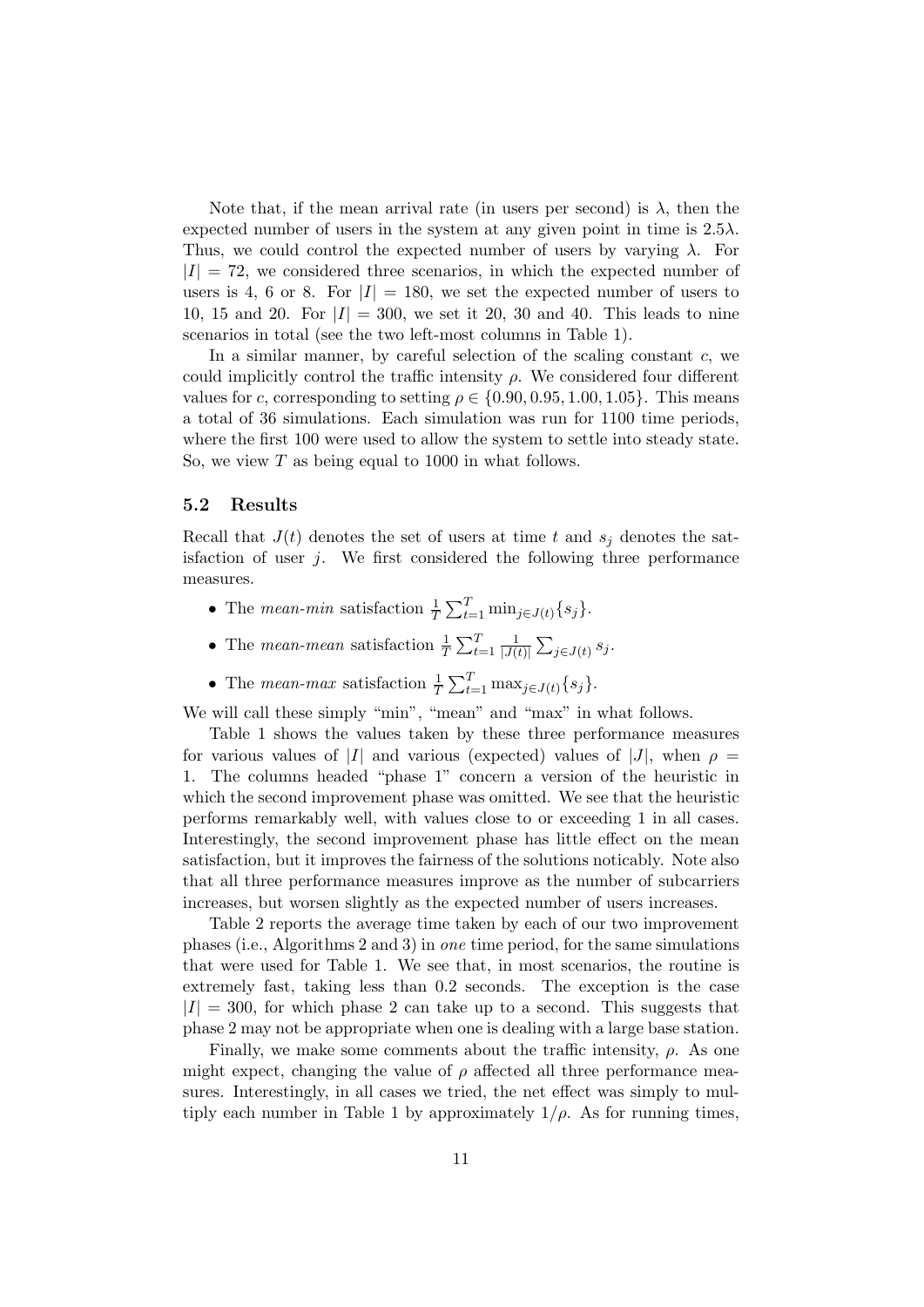|     |                | Phase 1                 |                         |                         | Phase 2                 |                         |                         |
|-----|----------------|-------------------------|-------------------------|-------------------------|-------------------------|-------------------------|-------------------------|
| I   | J              | min                     | mean                    | max                     | mın                     | mean                    | max                     |
| 72  | 4<br>6<br>8    | 1.111<br>1.055<br>1.012 | 1.132<br>1.094<br>1.065 | 1.154<br>1.133<br>1.118 | 1.132<br>1.090<br>1.055 | 1.132<br>1.094<br>1.065 | 1.135<br>1.105<br>1.083 |
| 180 | 10<br>15<br>20 | 1.021<br>0.983<br>0.961 | 1.047<br>1.025<br>1.017 | 1.074<br>1.067<br>1.075 | 1.047<br>1.023<br>1.012 | 1.047<br>1.025<br>1.017 | 1.049<br>1.034<br>1.038 |
| 300 | 20<br>30<br>40 | 0.986<br>0.960<br>0.939 | 1.019<br>1.012<br>1.008 | 1.053<br>1.065<br>1.079 | 1.019<br>1.009<br>1.002 | 1.019<br>1.012<br>1.009 | 1.021<br>1.029<br>1.041 |

Table 1: Average values of performance measures during simulation  $(\rho=1)$ 

|                 |                  | Phase 1 |         |         |  | Phase 2 |         |         |  |
|-----------------|------------------|---------|---------|---------|--|---------|---------|---------|--|
| $\vert I \vert$ | $\boldsymbol{J}$ | min     | mean    | max     |  | min     | mean    | max     |  |
|                 | 4                | 0.00005 | 0.00049 | 0.00207 |  | 0.00572 | 0.00811 | 0.01699 |  |
| 72              | 6                | 0.00005 | 0.00077 | 0.00258 |  | 0.00590 | 0.00897 | 0.01860 |  |
|                 | 8                | 0.00005 | 0.00102 | 0.00311 |  | 0.00561 | 0.00898 | 0.01304 |  |
|                 | 10               | 0.00014 | 0.00371 | 0.01154 |  | 0.04673 | 0.08529 | 0.12025 |  |
| 180             | 15               | 0.00134 | 0.00620 | 0.01530 |  | 0.07202 | 0.09597 | 0.15561 |  |
|                 | 20               | 0.00206 | 0.00933 | 0.02383 |  | 0.08515 | 0.10873 | 0.17201 |  |
|                 | 20               | 0.00528 | 0.01797 | 0.07447 |  | 0.30598 | 0.38317 | 0.91077 |  |
| 300             | 30               | 0.01075 | 0.03051 | 0.10703 |  | 0.34284 | 0.42251 | 0.96528 |  |
|                 | 40               | 0.01781 | 0.04402 | 0.14996 |  | 0.34618 | 0.44667 | 1.09267 |  |

Table 2: Average values of running time  $(\rho=1)$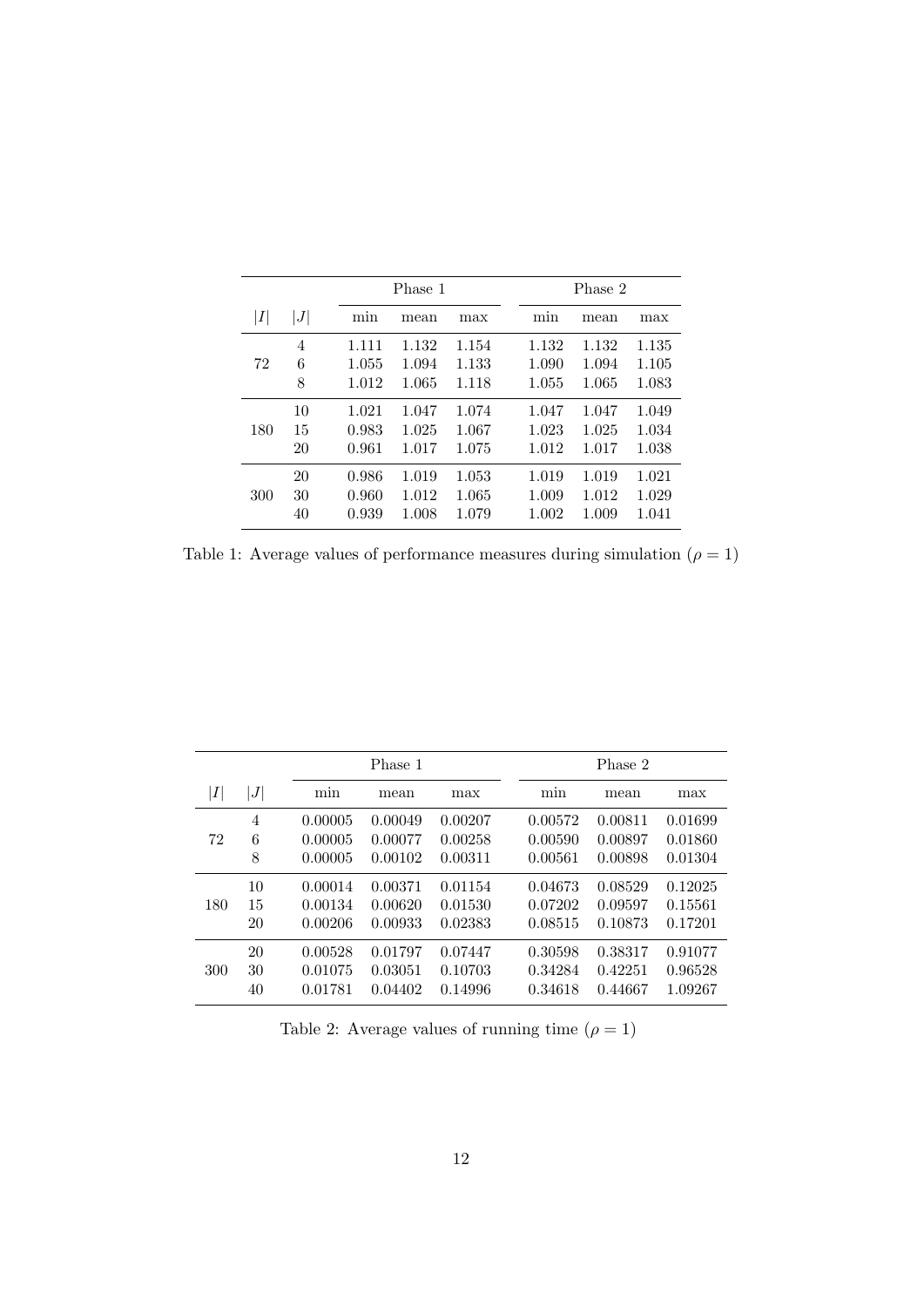varying  $\rho$  had no noticeable effect. (This is probably because the bottleneck of the algorithm is phase 2, whose running time,  $O(|I|^2)$ , does not depend on  $\rho$ .) For these reasons, and also for the sake of brevity, we do not report detailed results for different values of  $\rho$ . In any case, the main conclusion is that the performance of the heuristic is not very sensitive to the traffic intensity.

# 6 Conclusion

In this paper, we have considered how to allocate resources in an OFDMA system when (a) the system is overloaded (i.e., the expected demand is close to or higher than the system capacity), and (b) users arrive and depart every few seconds, in a stochastic manner. Since an exact approach for this case seems to be out of the question, we have proposed a dynamic local search heuristic. The computational results indicate that our heuristic consistently achieves allocations that are both efficient and fair.

### References

- [1] T. Cover & J. Thomas (1991) Elements of Information Theory. New York: Wilev.
- [2] M. Ergen, S. Coleri & P. Varaiya (2003) QoS aware adaptive resource allocation techniques for fair scheduling in OFDMA based broadband wireless access systems. IEEE Trans. Broad., 49, 362-370.
- [3] K. Fazel & S. Kaiser (2008) Multi-Carrier and Spread Spectrum Systems (2nd edn.). Chichester: Wiley.
- [4] S. Haykin (1994) Communication Systems. New York: Wiley.
- [5] P.-H. Huang, Y. Gai, B. Krishnamachari & A. Sridharan (2010) Subcarrier allocation in multiuser OFDM systems: complexity and approximability. In Proc. of the 2010 IEEE Wireless Communications and Networking Conference.
- [6] K. Illanko, M. Naeem, A. Anpalagan & D. Androutsos (2014) Frequency and power allocation for energy efficient OFDMA systems with proportional rate constraints. IEEE Wirel. Commun. Lett., 3, 313–316.
- [7] R. Jain, D.M. Chiu & W. Hawe (1984) A quantitative measure of fairness and discrimination for resource allocation in shared computer systems. Technical Report 301, Digital Equipment Corporation, Hudson, MA.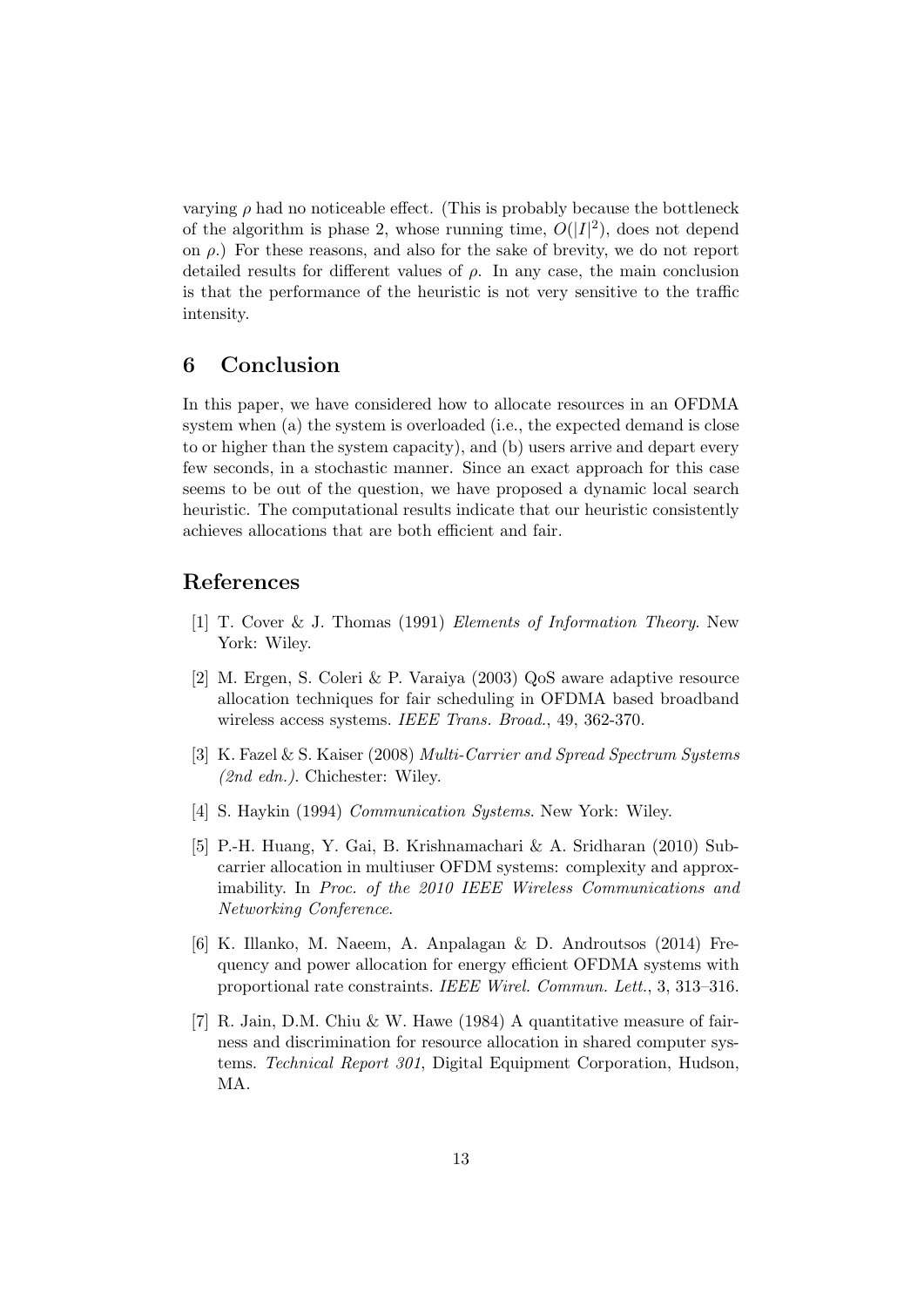- [8] F. Kelly, A. Maulloo & D. Tan (1998) Rate control for communication networks: shadow prices, proportional fairness and stability. J. Oper. Res. Soc., 49, 237–252.
- [9] K. Kim, Y. Han & S.L. Kim (2005) Joint subcarrier and power allocation in uplink OFDMA systems. IEEE Commun. Lett., 9, 526–528.
- [10] D. Kivanc & H. Liu (2000) Subcarrier allocation and power control for OFDMA. In Proc. of Asilomar Conf. on Signals, Systems and Computers, vol. 1, pp. 147–151.
- [11] X. Lei & Z. Liang (2015) Joint time-frequency-power resource allocation algorithm for OFDMA Systems. In Proc. 5th Int. Conf. Electr. Info. Emerg. Commun., pp. 266–271.
- [12] A.N. Letchford, Q. Ni & Z. Zhong (2017) An exact algorithm for a resource allocation problem in mobile wireless communications. Comput. Optim. Appl., 68, 193–208.
- [13] A.N. Letchford, Q. Ni & Z. Zhong (2017) Bi-perspective functions for mixed-integer fractional programs with indicator variables. Working paper, Lancaster University.
- [14] A.N. Letchford, Q. Ni & Z. Zhong (2017) A heuristic for maximising energy efficiency in OFDMA systems with QoS constraints. Working paper, Lancaster University.
- [15] Y.F. Liu & Y.H. Dai (2014) On the complexity of joint subcarrier and power allocation for multi-user OFDMA systems. IEEE Trans. Signal Process., 62, 583–596.
- [16] Z.Q. Luo & S. Zhang (2008) Dynamic spectrum management: Complexity and duality. IEEE J. Sel. Topics Signal Process., 2, 57–73.
- [17] W.V. F. Mauríicio, F.R.M. Lima, D.A. Sousa, T.F. Maciel & F.R.P. Cavalcanti (2016) Joint resource block assignment and power allocation problem for rate maximization with QoS guarantees in multiservice wireless systems. J. Commun. Inf. Sys., 31, 211–223
- [18] J. Mo & J. Walrand (2000) Fair end-to-end window-based congestion control. IEEE/ACM Trans. Netw., 8, 556–567.
- [19] M.K. Muller, S. Schwarz & M. Rupp (2013) QoS investigation of proportional fair scheduling in LTE networks. Proc. 6th IFIP/IEEE Wireless Days Conference.
- [20] W. Rhee & J. Cioffi (2000) Increase in capacity of multiuser OFDM system using dynamic subchannel allocation. In Proc. 2000 IEEE Veh. Technol. Conf., volume 2, pp. 1085–1089.